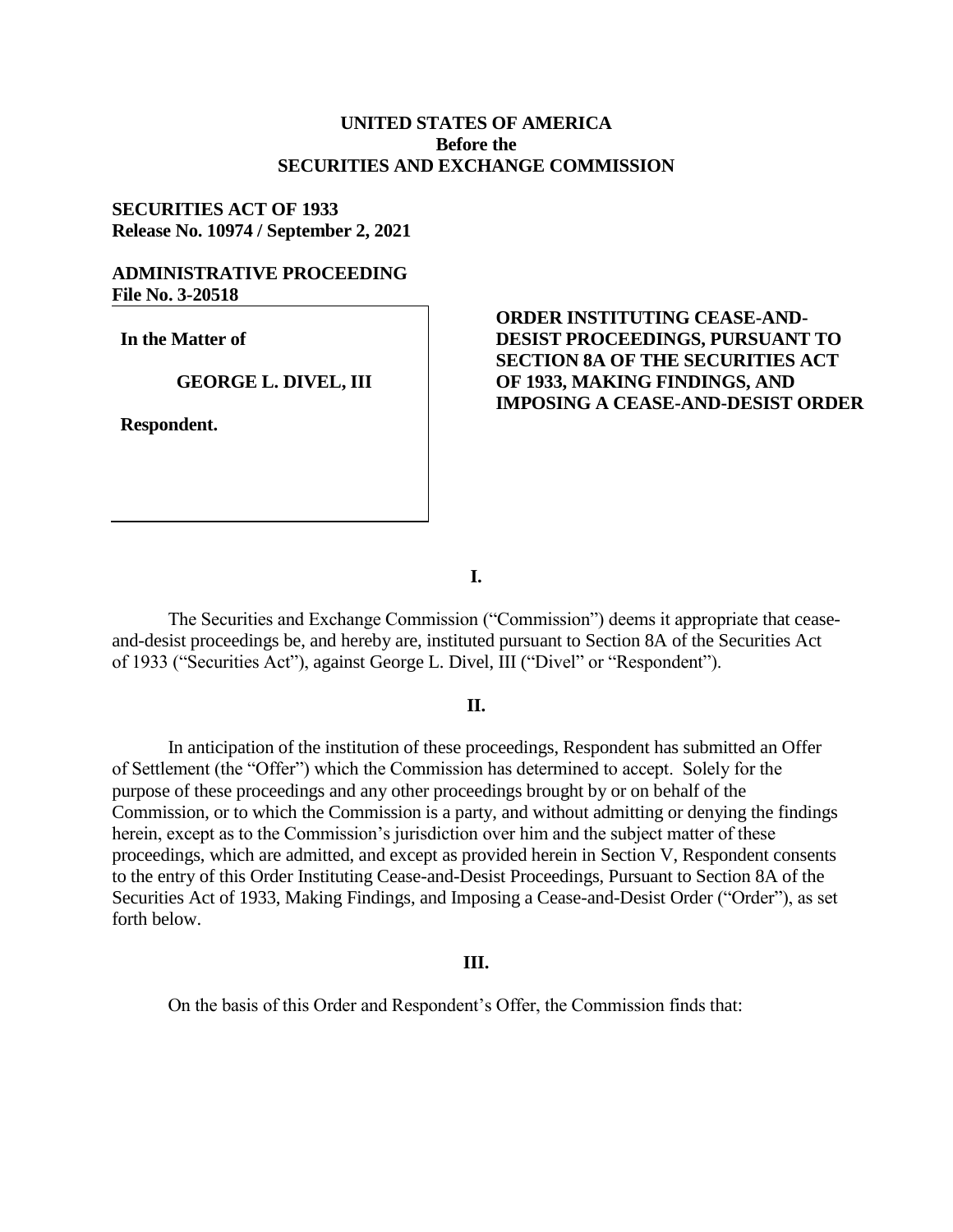#### **Summary**

1. This matter concerns Divel, a former registered representative and investment adviser representative, who solicited former clients and customers, and friends, to invest in the development of real estate projects in Baltimore, Maryland. From May 2017 through April 2019, Divel raised at least \$9.2 million from approximately 41 investors through the offer and sale of promissory notes for the construction of three townhome developments, Brewers Green Development, LLC ("Brewers Green"), 1401 S. Hanover Street, LLC ("Hanover Street"), and 12- 16 S. Patterson Park Avenue Development, LLC ("Patterson Park") as well as numerous individual "fix and flip" properties.

2. Over time, the projects became over budget and behind schedule, and Divel faced difficulty in selling the properties. But despite these difficulties, Divel continued to remain optimistic about the projects. Divel engaged in a series of negligent behaviors, including misrepresenting facts to investors, ultimately impacting the outcome of the projects and investors' prospects for receiving returns.

3. Divel relied on optimistic projections and unreasonable expectations regarding the success of the real estate projects in making representations to investors regarding the expected profits and liquidity of their investments, failing to disclose the budget shortfalls or other problems to potential investors. To alleviate cash shortfalls, Divel, rather than using investor monies for the intended property, commingled investor monies between the real estate projects. Divel also took money from the projects as advances or loans, despite having promised some investors that he would not be paid at all until the investors saw a profit.

### **Respondent**

4. George L. Divel III, age 45, is a resident of Boca Raton, Florida. Divel is the sole member of G.D. III, Inc., which is the managing member of Brewers Green, Hanover Street, and Patterson Park. From February 2008 until October 2016, Divel was employed as a registered representative and investment adviser representative. Since April 2019, Divel has been employed in an unregistered capacity as a Relationship Manager at an investment adviser. Divel held series 7, 31, 63, and 65 licences.

### **Related Entities and Individual**

5. G.D. III, Inc., a Maryland Corporation, is owned and operated by Divel to engage in real estate investment, land development, and property management. Divel is the sole member.

6. Brewers Green Development, LLC, a Maryland limited liability company located in Clarksville, Maryland, was established to develop and construct twelve townhomes in Baltimore, Maryland. G.D. III is the managing member, and a Baltimore builder ("Baltimore builder" or "builder") with whom Divel partnered on the real estate projects is a member.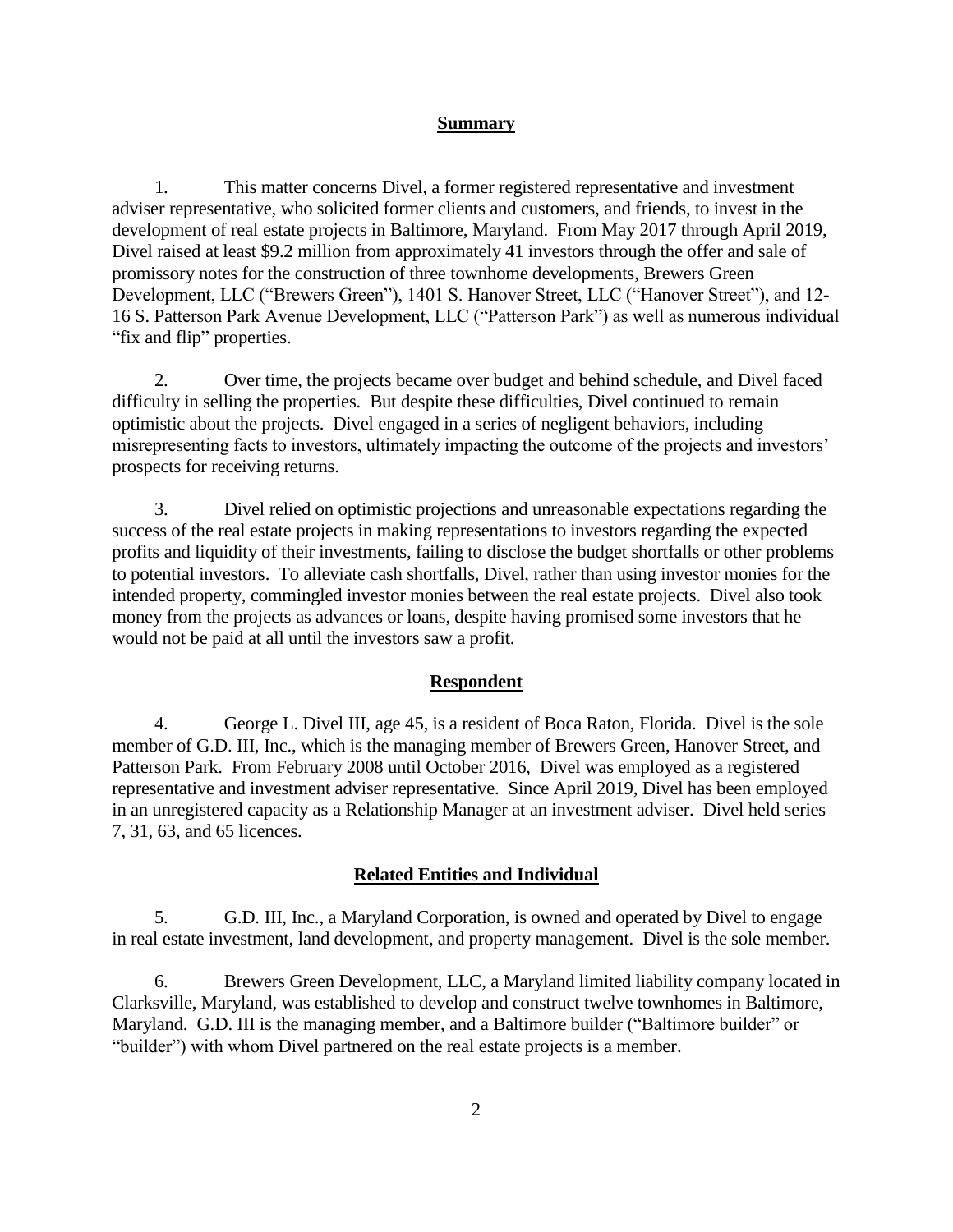7. 1401 S. Hanover Street, LLC, a Maryland limitied liability company located in Clarksville, Maryland, was established to develop and construct ten townhomes in Baltimore, Maryland. G.D. III is the managing member, and the Baltimore builder and an investor are members.

8. 12-16 S. Patterson Park Avenue Development, LLC, a Maryland limited liability company located in Clarksville, Maryland, was established to develop and construct nine townhomes in Baltimore, Maryland. G.D. III is the managing member, and the Baltimore builder and an investor are members.

## **Background**

9. In early 2017, Divel partnered with the Baltimore builder to build townhomes and rehab individual properties. The builder was responsible for construction and Divel controlled the financial aspects of the projects, including recruiting investors and dealing with all aspects of the relationships with investors.

10. Prior to soliciting investors in a real estate project, Divel developed projections of the expected profit based on a construction budget provided by the builder.

11. Divel began soliciting his former clients and customers, and others to invest in the real estate projects. Using his projections, Divel solicited investments, telling investors the expected profit that they would receive, which ranged from 10 to 20 percent. Divel and the builder agreed to forego compensation for their work on the real estate projects until the projects were completed.

12. Investors received promissory notes reflecting their participation in the various offerings. The promised return varied depending on the particular project.

### **The Offerings**

13. In spring 2017, Divel began soliciting investment in Brewers Green. Eighteen investors invested a total of \$2.8 million. Investor monies were to be used to fund the purchase of the property and a portion of the construction costs. Divel told investors that they would receive a 20 percent return upon completion of the project based on projections that Divel had made regarding the profitability of the project. In emails to investors, Divel stated that investors would receive their 20 percent profit before he and the builder were paid.

14. Several months later, Divel began soliciting investment in Hanover Street. Some of the same investors in Brewers Green also invested in Hanover Street. In total, 13 investors invested \$2.08 million in the project, which monies were to be used to purchase the property and fund a portion of the construction costs. Divel offered investors a 15 percent return on their investments rather than the 20 percent promised to Brewers Green investors. As with Brewers Green, Divel told investors in emails that they would receive their 15 percent profit before he and the builder were paid.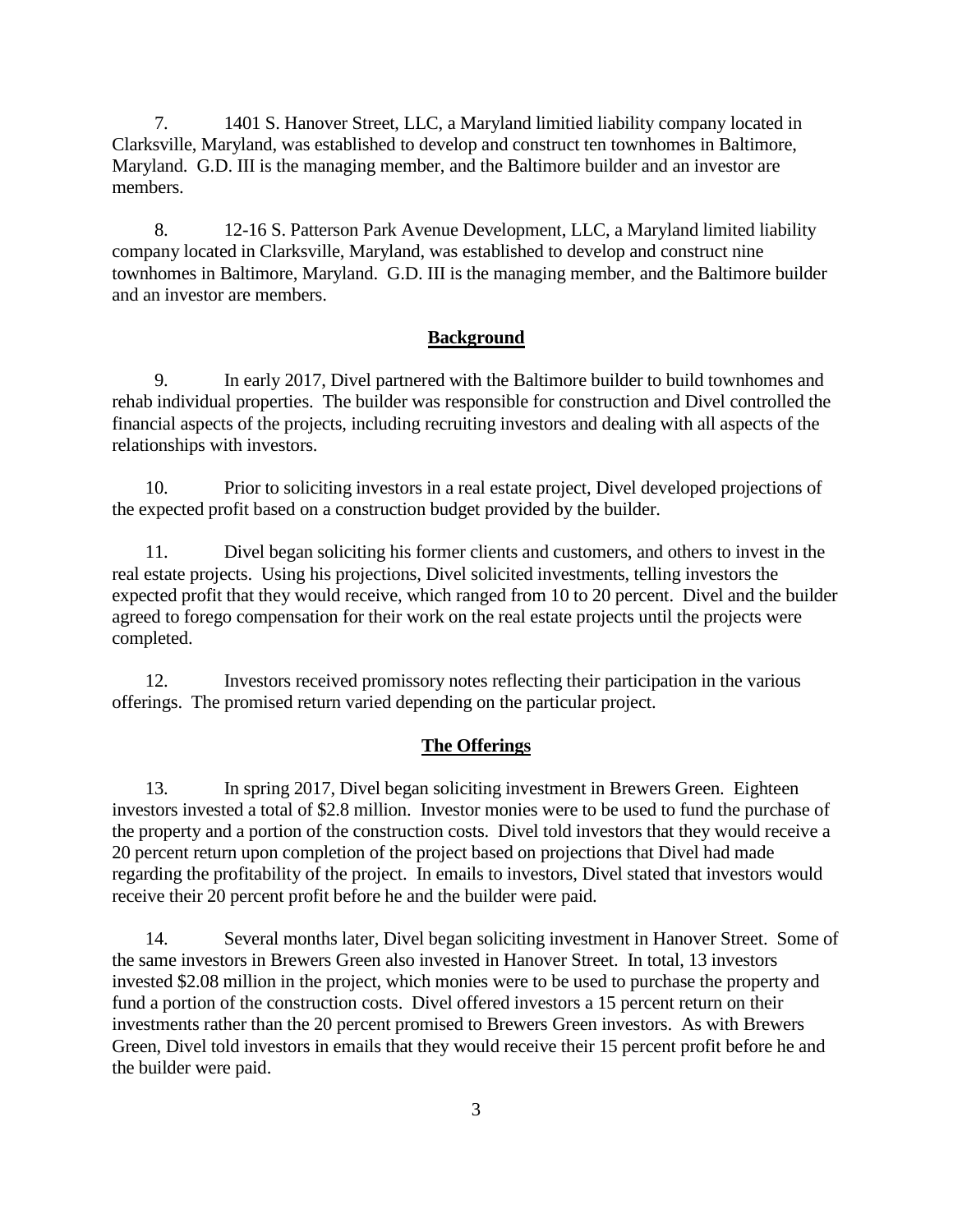15. In March 2018, Divel solicited one investor to invest \$1.05 million in Patterson Park, which monies were to be used to purchase the property. Divel provided a promissory note stating that the investor would receive a 15 percent return.

16. During spring 2018, Divel began soliciting investments in promissory notes paying a ten percent return. Divel told investors that these monies were not designated for a particular real estate project but would be used to pay for any of the current projects under construction, including "fix and flips." In addition, Divel told some investors that the investments were "liquid," suggesting that investors would be able to have their monies returned at any time. Divel raised a total of \$3.3 million from 18 investors from the sale of these promissory notes.

## **Poor Recordkeeping and Budget Shortfalls**

17. During construction of the various projects, neither Divel nor the builder maintained appropriate records to track expenses and align them with monies coming in, including funds from investors. Divel was lax about papering the real estate investments and failed to maintain appropriate records of investments. Promissory notes sent to investors were not always signed and returned.

18. Neither Divel nor the builder had controls in place to ensure that expenses stayed within budget. As a result, over time, the projects becamse grossly over budget. In addition, many of the "fix and flips" did not sell as quickly as anticipated, resulting in lower sales prices and minimal or no profits. By late 2018, some of the real estate projects were facing significant deficits, and investors had not received any returns on their investments.

# **Divel Misled Investors**

## **Statements About Expected Returns and Liquidity**

19. As time went on and funding shortfalls occurred, Divel failed to update his projections or tell investors that he would no longer be able to pay their expected profits. While over time, Divel lowered the expected returns that successive real estate projects promised to investors, even these decreased returns were unreasonable in light of the performance of the projects to date. At least as early as 2018, Divel should have realized that his promises of significant returns to investors were based on overly-optimistic projections and therefore were misleading without disclosing the budget shortfalls or that he had failed to pay returns to investors as previously promised. But Divel continued to raise money for Patterson Park and the 10 percent fixed notes based on unreasonable projections.

20. For the 10 percent fixed notes, Divel told some investors that their investments would be "liquid," despite investing the monies in real estate projects that could not easily be liquidated.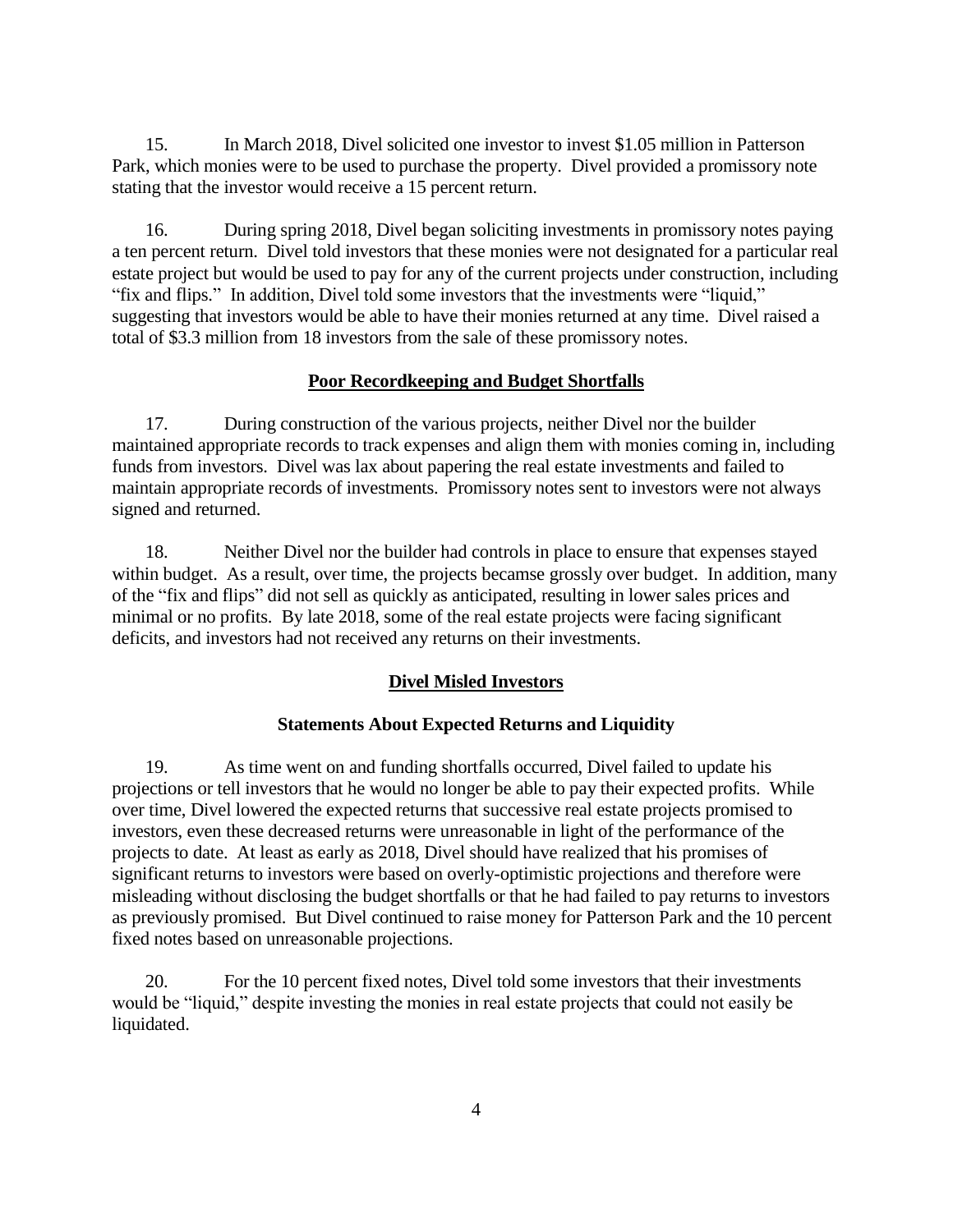### **Use of Investor Funds**

21. In contrast to Divel's representations to investors, he did not treat the individual real estate projects as standalone investments, but rather, by at least 2018, disregarded corporate form and used monies earmarked for certain properties to help support other struggling properties, including to alleviate cash shortfalls, to cover loan payments, or pay property-related expenses.

22. In 2018, Divel began taking advances, using monies from the properties to pay personal expenses despite telling some investors at the time he solicited their investments that he and the builder would not be paid until investors received their projected returns. Divel treated these payments as loans against future profits that he expected to receive from the properties. Divel kept records reflecting some of these payments. Ultimately, because of difficulties in realizing the profits he expected from the real estate projects, Divel still owes over \$450,000 on these loans.

### **Violations**

23. As a result of the conduct described above, Divel violated Sections 17(a)(2) and 17(a)(3) of the Securities Act, which prohibit any person in the offer or sale of securities from obtaining money or property by means of any untrue statement of material fact or any omission to state a material fact necessary in order to make statements made, in light of the circumstances under which they were made, not misleading, and from engaging in any transaction, practice, or course of business which operates or would operate as a fraud or deceit upon the purchaser, respectively.

## **Disgorgement and Civil Penalties**

24. The disgorgement and prejudgment interest ordered in paragraph IV.B is consistent with equitable principles and does not exceed Respondent's net profits from his violations, and will be distributed to harmed investors to the extent feasible. The Commission will hold funds paid pursuant to paragraph IV.B in an account at the United States Treasury pending distribution. Upon approval of the distribution final accounting by the Commission, any amounts remaining that are infeasible to return to investors, and any amounts returned to the Commission in the future that are infeasible to return to investors, may be transferred to the general fund of the U.S. Treasury, subject to Section  $21F(g)(3)$  of the Exchange Act.

### **IV.**

In view of the foregoing, the Commission deems it appropriate to impose the sanctions agreed to in Respondent Divel's Offer.

Accordingly, it is hereby ORDERED that:

A. Pursuant to Section 8A of the Securities Act, Respondent Divel cease and desist from committing or causing any violations and any future violations of Sections 17(a)(2) and 17(a)(3) of the Securities Act.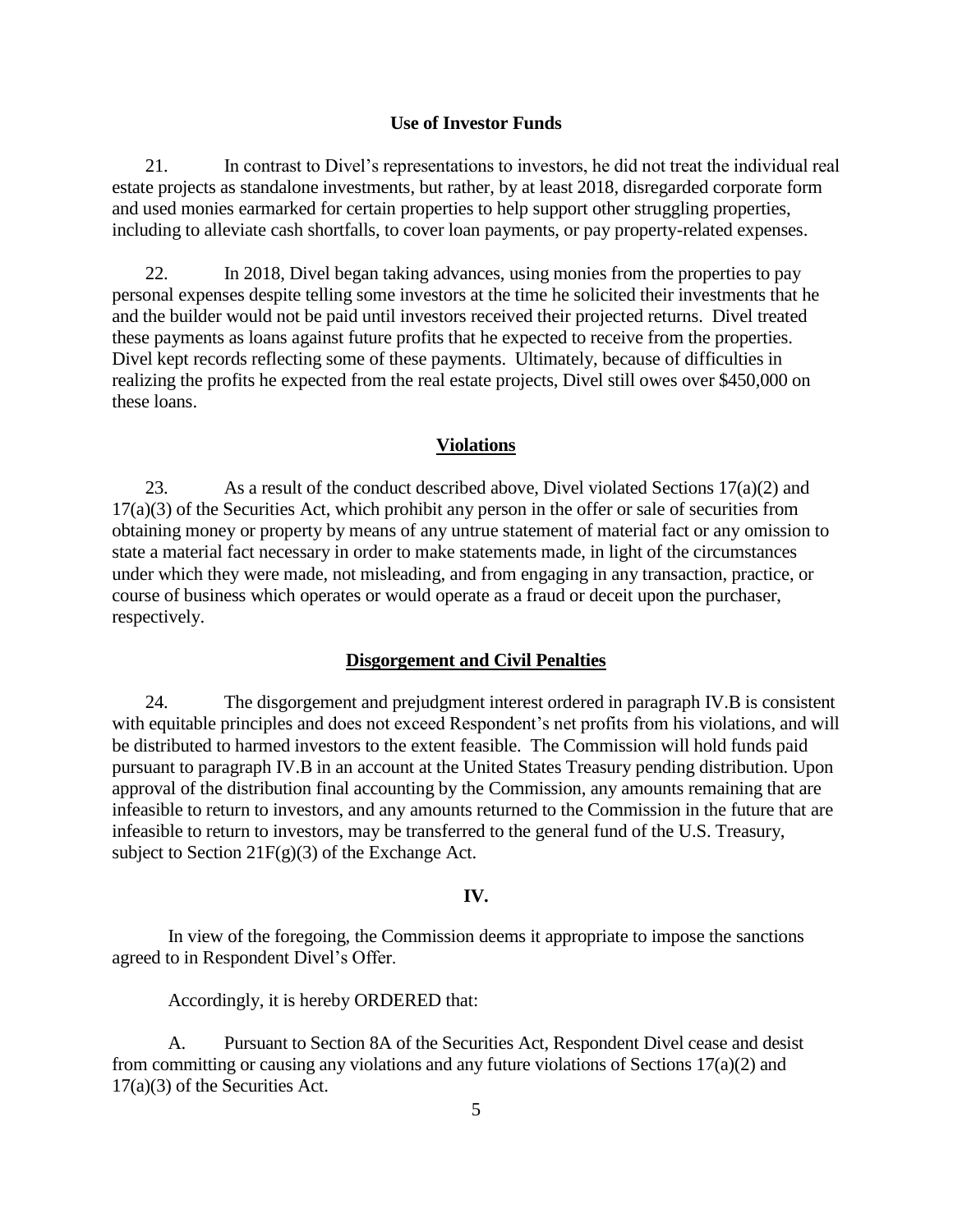B. Respondent Divel shall, within 10 days of the entry of this Order, pay disgorgement of \$454,434, prejudgment interest of \$35,286, and a civil money penalty in the amount of \$100,000 to the Securities and Exchange Commission. If timely payment of disgorgement and prejudgment interest is not made, additional interest shall accrue pursuant to SEC Rule of Practice 600. If timely payment of the civil money penalty is not made, additional interest shall accrue pursuant to 31 U.S.C. §3717. Payment must be made in one of the following ways:

- (1) Respondent may transmit payment electronically to the Commission, which will provide detailed ACH transfer/Fedwire instructions upon request;
- (2) Respondent may make direct payment from a bank account via Pay.gov through the SEC website at [http://www.sec.gov/about/offices/ofm.htm;](http://www.sec.gov/about/offices/ofm.htm) or
- (3) Respondent may pay by certified check, bank cashier's check, or United States postal money order, made payable to the Securities and Exchange Commission and hand-delivered or mailed to:

Enterprise Services Center Accounts Receivable Branch HQ Bldg., Room 181, AMZ-341 6500 South MacArthur Boulevard Oklahoma City, OK 73169

Payments by check or money order must be accompanied by a cover letter identifying Divel as the Respondent in these proceedings, and the file number of these proceedings; a copy of the cover letter and check or money order must be sent to Scott A. Thompson, Acting Co-Regional Director, Philadelphia Regional Office, Securities and Exchange Commission, 1617 JFK Boulevard, Suite 520, Philadelphia, PA 19103.

C. Pursuant to Section 308(a) of the Sarbanes-Oxley Act of 2002, a Fair Fund is created for the disgorgement, prejudgment interest and penalties referenced in paragraph B above. Amounts ordered to be paid as civil money penalties pursuant to this Order shall be treated as penalties paid to the government for all purposes, including all tax purposes. To preserve the deterrent effect of the civil penalty, Respondent agrees that in any Related Investor Action, he shall not argue that he is entitled to, nor shall he benefit by, offset or reduction of any award of compensatory damages by the amount of any part of Respondent's payment of a civil penalty in this action ("Penalty Offset"). If the court in any Related Investor Action grants such a Penalty Offset, Respondent agrees that he shall, within 30 days after entry of a final order granting the Penalty Offset, notify the Commission's counsel in this action and pay the amount of the Penalty Offset to the Securities and Exchange Commission. Such a payment shall not be deemed an additional civil penalty and shall not be deemed to change the amount of the civil penalty imposed in this proceeding. For purposes of this paragraph, a "Related Investor Action" means a private damages action brought against Respondent by or on behalf of one or more investors based on